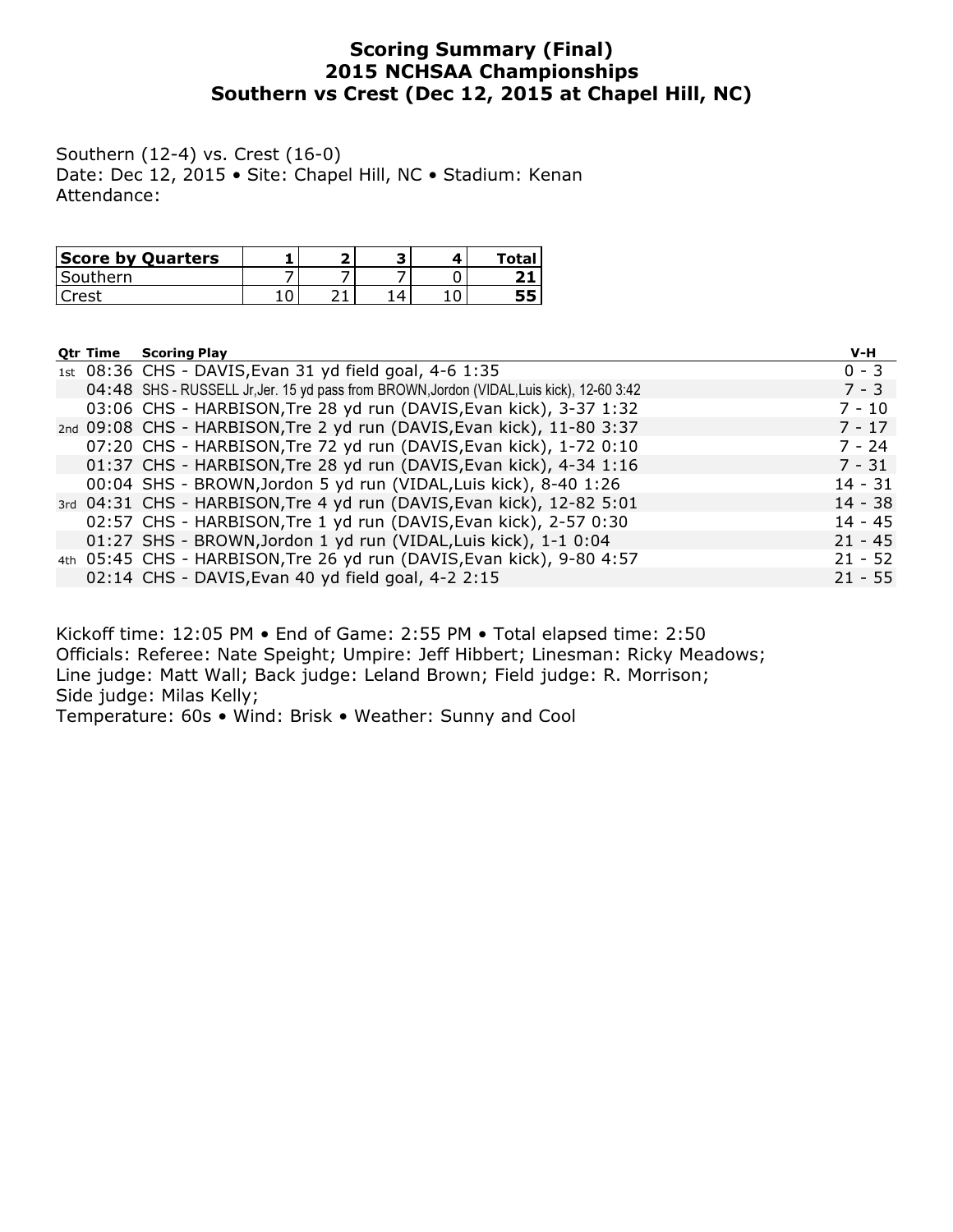### Team Statistics (Final) 2015 NCHSAA Championships Southern vs Crest (Dec 12, 2015 at Chapel Hill, NC)

|                                | <b>SHS</b>     | <b>CHS</b>     |
|--------------------------------|----------------|----------------|
| <b>FIRST DOWNS</b>             | 11             | 17             |
| Rushing                        | $\overline{2}$ | 13             |
| Passing                        | 9              | 4              |
| Penalty                        | 0              | 0              |
| <b>NET YARDS RUSHING</b>       | 40             | 305            |
| <b>Rushing Attempts</b>        | 33             | 35             |
| Average Per Rush               | 1.2            | 8.7            |
| <b>Rushing Touchdowns</b>      | $\overline{2}$ | $\overline{7}$ |
| Yards Gained Rushing           | 74             | 340            |
| Yards Lost Rushing             | 34             | 35             |
| <b>NET YARDS PASSING</b>       | 225            | 163            |
| Completions-Attempts-Int       | $14 - 38 - 2$  | $13 - 22 - 1$  |
| Average Per Attempt            | 5.9            | 7.4            |
| Average Per Completion         | 16.1           | 12.5           |
| Passing Touchdowns             | $\mathbf{1}$   | 0              |
| <b>TOTAL OFFENSE YARDS</b>     | 265            | 468            |
| Total offense plays            | 71             | 57             |
| Average Gain Per Play          | 3.7            | 8.2            |
| Fumbles: Number-Lost           | $2 - 0$        | $0 - 0$        |
| Penalties: Number-Yards        | $5 - 25$       | $4 - 20$       |
| <b>PUNTS-YARDS</b>             | $7 - 177$      | $2 - 49$       |
| Average Yards Per Punt         | 25.3           | 24.5           |
| Net Yards Per Punt             | 22.1           | 6.0            |
| Inside 20                      | 1              | 0              |
| 50+ Yards                      | 0              | 0              |
| Touchbacks                     | $\mathbf{1}$   | 0              |
| Fair catch                     | 0              | 0              |
| <b>KICKOFFS-YARDS</b>          | $3 - 93$       | 10-324         |
| Average Yards Per Kickoff      | 31.0           | 32.4           |
| Net Yards Per Kickoff          | 16.0           | 27.8           |
| <b>Touchbacks</b>              | 0              | 0              |
| Punt returns: Number-Yards-TD  | $1 - 37 - 0$   | $2 - 2 - 0$    |
| Average Per Return             | 37.0           | 1.0            |
| Kickoff returns: Number-Yds-TD | $7 - 46 - 0$   | $2 - 45 - 0$   |
| Average Per Return             | 6.6            | 22.5           |
| Interceptions: Number-Yds-TD   | $1 - 54 - 0$   | $2 - 63 - 0$   |
| Fumble Returns: Number-Yds-TD  | 0-0-0          | $0 - 0 - 0$    |
| Miscellaneous Yards            | 0              | 0              |
| <b>Possession Time</b>         | 22:34          | 25:26          |
| 1st Quarter                    | 7:58           | 4:02           |
| 2nd Quarter                    | 5:21           | 6:39           |
| 3rd Quarter                    | 4:27           | 7:33           |
| 4th Quarter                    | 4:48           | 7:12           |
| <b>Third-Down Conversions</b>  | 7 of 19        | 5 of 11        |
| <b>Fourth-Down Conversions</b> | 2 of 4         | $1$ of $1$     |
| Red-Zone Scores-Chances        | $3 - 6$        | $5 - 5$        |
| Touchdowns                     | $3 - 6$        | $3 - 5$        |
| Field goals                    | $0 - 6$        | $2 - 5$        |
| Sacks By: Number-Yards         | $0 - 0$        | $1 - 14$       |
| <b>PAT Kicks</b>               | $3 - 3$        | $7 - 7$        |
| <b>Field Goals</b>             | $0 - 0$        | $2 - 2$        |
| Points off turnovers           | 7              | 14             |
|                                |                |                |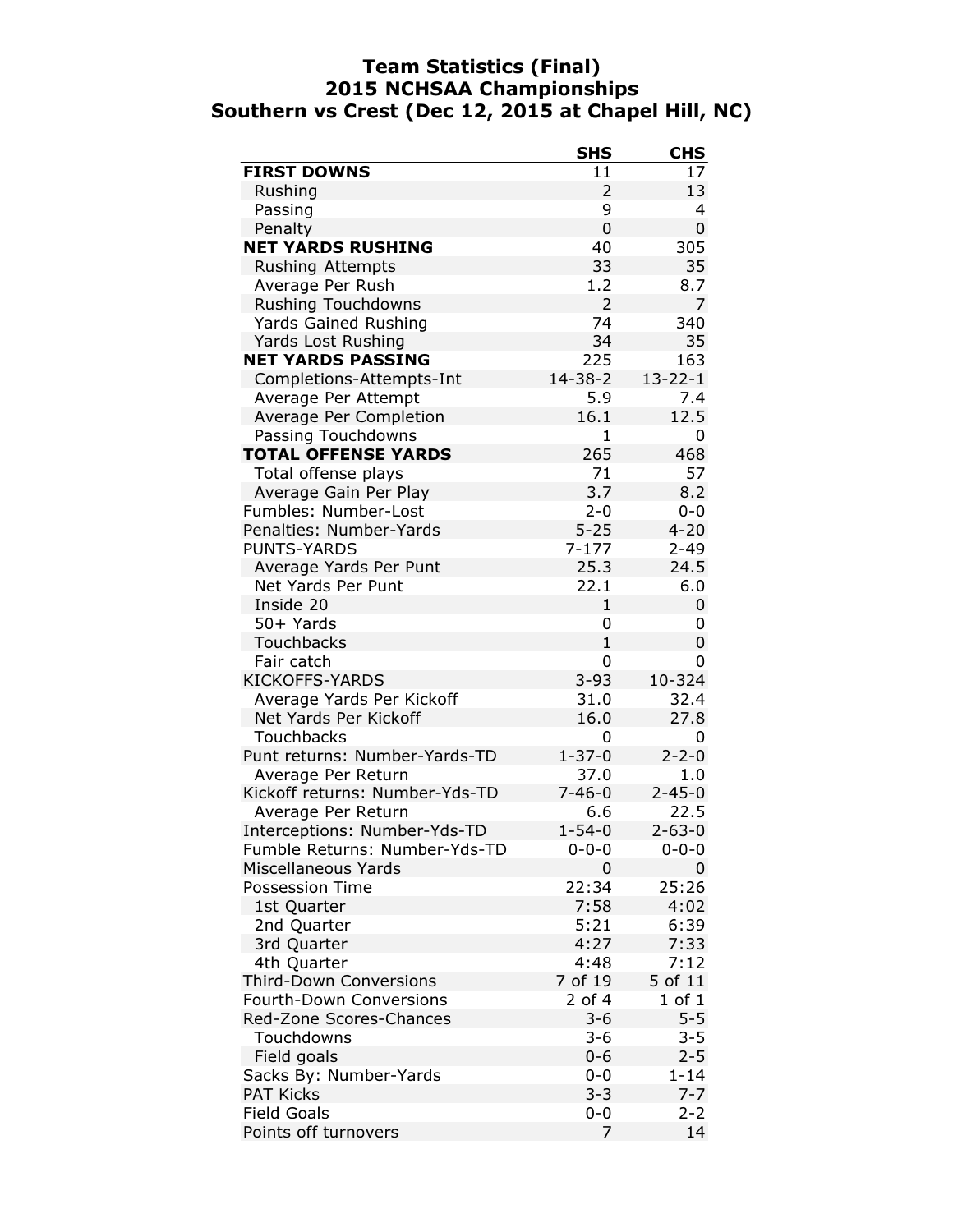# Individual Statistics (Final) 2015 NCHSAA Championships Southern vs Crest (Dec 12, 2015 at Chapel Hill, NC)

### Southern **Crest**

| <b>Rushing</b>    |     | No. Gain Loss Net TD |    |    |               |    | Lg Avg |
|-------------------|-----|----------------------|----|----|---------------|----|--------|
| BROWN, Jordon     | 18  | 49                   | 25 | 24 |               | 12 | 1.3    |
| STRONG jr, Joey   | 3   | 8                    | 0  | 8  | 0             | 3  | 2.7    |
| RUSSELL Jr, Jer.  |     | 4                    | 0  | 4  | 0             | 4  | 4.0    |
| FRAZIER jr, Myron | 8   | 11                   | q  | 2  | 0             | 3  | 0.2    |
| HAYES, Keywon     | ર   | 2                    | 0  | 2  | 0             | 1. | 0.7    |
| <b>Totals</b>     | 33. | 74                   | 34 | 40 | $\mathcal{P}$ |    | 1.2    |

| <b>Passing</b>   | $C-A-I$       |     | <b>Yds TD Long Sack</b> |    |
|------------------|---------------|-----|-------------------------|----|
| BROWN, Jordon    | $13 - 33 - 1$ | 225 | 52                      |    |
| HAYES, Keywon    | $1 - 4 - 0$   |     |                         | 0  |
| RUSSELL Jr, Jer. | $0 - 1 - 1$   | O   |                         | 0  |
| Totals           | $14 - 38 - 2$ | 225 | 52                      | 1. |

| <b>Receiving</b>     |    | No. Yards | TD | Long |
|----------------------|----|-----------|----|------|
| RUSSELL Jr, Jer.     | h  | 133       |    | 52   |
| WHITTED, Jajuan      | 4  | 66        | 0  | 24   |
| TEET, Kyshaun albert | 4  | 26        | 0  | 12   |
| Totals               | 14 | 225       |    | 52   |

| <b>Punting</b> | No. |          | Yds Avg Long In20 | - тв |
|----------------|-----|----------|-------------------|------|
| HAYES, Keywon  |     | 173 34.6 | 48.               |      |
| <b>TEAM</b>    |     | 2.0      | 14                |      |
| Totals         |     | 177 25.3 | 48                |      |

|                      | Punt |        |   | Kickoff             |    | <b>Intercept</b> |    |    |
|----------------------|------|--------|---|---------------------|----|------------------|----|----|
| <b>Returns</b>       |      | No Yds |   | Lg No Yds Lg No Yds |    |                  |    | Lq |
| BARFIELD, Kaleb      |      | -37    |   | 0                   |    | 0                | U  | 0  |
| TEET, Kyshaun albert | 0    |        |   | 35                  |    |                  | 0  | 0  |
| MUHAMMAD, Sabir      | O    | 0      |   | 0                   |    | O                | 0  | O  |
| SCROGGINS, J.        | 0    |        |   |                     |    |                  | 54 | 54 |
| RUSSELL Jr, Jer.     | 0    | 0      | O |                     |    |                  | 0  | O  |
| Totals               |      | -37    |   | 46                  | 31 |                  |    | 54 |

| Field goals   | Otr Time Dist      |
|---------------|--------------------|
| Otr Time Dist | Result             |
| <b>Result</b> | <b>Field goals</b> |
|               |                    |

| <b>Kickoffs</b>  |                | No. Yards Avg TB OB |         |   |  |
|------------------|----------------|---------------------|---------|---|--|
| VIDAL, Luis      |                | 42                  | 42.0    |   |  |
| BLYFIELD, Bakari | $\overline{2}$ |                     | 51 25.5 | O |  |

| All-purpose          | <b>Run Rcv</b> |       | <b>KR</b>  | <b>PR</b>         | IR | Total |
|----------------------|----------------|-------|------------|-------------------|----|-------|
| RUSSELL Jr, Jer.     |                | 4 133 | 11         | $\mathbf{\Omega}$ |    | 148   |
| WHITTED, Jajuan      |                | 66    |            |                   |    | 66    |
| TEET, Kyshaun albert | <sup>n</sup>   | 26    | -35        |                   |    | 61    |
| SCROGGINS, J.        | o              | O     | $^{\circ}$ | 0                 | 54 | 54    |

| HARBISON, Tre<br>295<br>24<br>298<br>3<br>7<br>72 12.3<br>GREEN, Willie<br>5<br>36<br>36<br>14<br>7.2<br>0<br>0<br>VINSON, Malik<br>1<br>3<br>3.0<br>3<br>0<br>0<br>3<br>PEELER, Cameron<br>2<br>3<br>1<br>2<br>0<br>3.<br>1.0<br>STRONG, Caleb<br>1<br>0<br>0<br>0<br>0<br>0<br>0.0<br>$\mathbf{1}$<br>6<br>STRONG, Jarius<br>0<br>-6<br>0<br>$0 - 6.0$<br>1<br>25<br>$0 - 25.0$<br>TEAM<br>0<br>-25<br>0<br>35<br>340<br>305<br>72<br>Totals<br>35<br>7<br>8.7<br>Yds TD Long Sack<br>Passing<br>C-A-I<br>GREEN, Willie<br>163<br>13-21-1<br>56<br>0<br>0<br>PEELER, Cameron<br>$0 - 1 - 0$<br>0<br>0<br>Q<br>0<br>Totals<br>$13 - 22 - 1$<br>163<br>56<br>0<br>O<br>Receiving<br>No. Yards<br>TD<br>Long<br><b>BULLARD, Wesley</b><br>4<br>82<br>56<br>0<br>STRONG, Jarius<br>4<br>-3<br>4<br>0<br>ODUM, Tyshun<br>2<br>63<br>52<br>0<br>HARBISON, Tre<br>2<br>15<br>0<br>8<br>THOMPSON, Quentin<br>1<br>6<br>6<br>0<br>13<br>Totals<br>163<br>0<br>56<br>Yds<br><b>Punting</b><br>No.<br>Avg Long<br>In20<br>ΤВ<br>DAVIS, Evan<br>49<br>24.5<br>28<br>2<br>0<br>0<br>2<br>24.5<br>49<br>Totals<br>28<br>0<br>0<br>Kickoff<br><b>Intercept</b><br>Punt<br>Lg No Yds<br>Lg No Yds<br>Returns<br>No Yds<br><b>Lg</b><br>45<br>MCLAURIN, Ty<br>-1<br>2<br>40<br>0<br>0<br>0<br>1<br>01<br>3<br><b>BRINTLEY, Tavian</b><br>3<br>0<br>1<br>0<br>0<br>0<br>0<br>0<br>$\overline{2}$<br>WILSON, DeQuondre<br>0<br>0<br>0<br>0<br>$\Omega$<br>63<br>63<br>0<br>$\overline{2}$<br>$\overline{2}$<br>$\overline{2}$<br>$\overline{2}$<br>$\overline{3}$<br>45<br>$\overline{40}$<br>63<br>63<br>Totals<br><b>Field goals</b><br>Dist<br>Qtr<br>Time<br>Result<br>DAVIS, Evan<br>08:36<br>31 yards Good<br>1st.<br>DAVIS, Evan<br>4th.<br>02:14<br>40 yards Good<br><b>Kickoffs</b><br>No. Yards<br><u>Avg</u><br>ΤВ<br>OВ<br>324<br>32.4<br>DAVIS, Evan<br>10<br>0<br>ΚR<br><b>PR</b><br>IR<br><b>Total</b><br><b>All-purpose</b><br><b>Rcv</b><br>Run<br>295<br>HARBISON, Tre<br>15<br>0<br>0<br>0<br>310 | <u>Rushing</u> | No. Gain Loss |  | Net | TD | Lg | <u>Avg</u> |
|-----------------------------------------------------------------------------------------------------------------------------------------------------------------------------------------------------------------------------------------------------------------------------------------------------------------------------------------------------------------------------------------------------------------------------------------------------------------------------------------------------------------------------------------------------------------------------------------------------------------------------------------------------------------------------------------------------------------------------------------------------------------------------------------------------------------------------------------------------------------------------------------------------------------------------------------------------------------------------------------------------------------------------------------------------------------------------------------------------------------------------------------------------------------------------------------------------------------------------------------------------------------------------------------------------------------------------------------------------------------------------------------------------------------------------------------------------------------------------------------------------------------------------------------------------------------------------------------------------------------------------------------------------------------------------------------------------------------------------------------------------------------------------------------------------------------------------------------------------------------------------------------------------------------------------------------------------------------------------------------------------|----------------|---------------|--|-----|----|----|------------|
|                                                                                                                                                                                                                                                                                                                                                                                                                                                                                                                                                                                                                                                                                                                                                                                                                                                                                                                                                                                                                                                                                                                                                                                                                                                                                                                                                                                                                                                                                                                                                                                                                                                                                                                                                                                                                                                                                                                                                                                                     |                |               |  |     |    |    |            |
|                                                                                                                                                                                                                                                                                                                                                                                                                                                                                                                                                                                                                                                                                                                                                                                                                                                                                                                                                                                                                                                                                                                                                                                                                                                                                                                                                                                                                                                                                                                                                                                                                                                                                                                                                                                                                                                                                                                                                                                                     |                |               |  |     |    |    |            |
|                                                                                                                                                                                                                                                                                                                                                                                                                                                                                                                                                                                                                                                                                                                                                                                                                                                                                                                                                                                                                                                                                                                                                                                                                                                                                                                                                                                                                                                                                                                                                                                                                                                                                                                                                                                                                                                                                                                                                                                                     |                |               |  |     |    |    |            |
|                                                                                                                                                                                                                                                                                                                                                                                                                                                                                                                                                                                                                                                                                                                                                                                                                                                                                                                                                                                                                                                                                                                                                                                                                                                                                                                                                                                                                                                                                                                                                                                                                                                                                                                                                                                                                                                                                                                                                                                                     |                |               |  |     |    |    |            |
|                                                                                                                                                                                                                                                                                                                                                                                                                                                                                                                                                                                                                                                                                                                                                                                                                                                                                                                                                                                                                                                                                                                                                                                                                                                                                                                                                                                                                                                                                                                                                                                                                                                                                                                                                                                                                                                                                                                                                                                                     |                |               |  |     |    |    |            |
|                                                                                                                                                                                                                                                                                                                                                                                                                                                                                                                                                                                                                                                                                                                                                                                                                                                                                                                                                                                                                                                                                                                                                                                                                                                                                                                                                                                                                                                                                                                                                                                                                                                                                                                                                                                                                                                                                                                                                                                                     |                |               |  |     |    |    |            |
|                                                                                                                                                                                                                                                                                                                                                                                                                                                                                                                                                                                                                                                                                                                                                                                                                                                                                                                                                                                                                                                                                                                                                                                                                                                                                                                                                                                                                                                                                                                                                                                                                                                                                                                                                                                                                                                                                                                                                                                                     |                |               |  |     |    |    |            |
|                                                                                                                                                                                                                                                                                                                                                                                                                                                                                                                                                                                                                                                                                                                                                                                                                                                                                                                                                                                                                                                                                                                                                                                                                                                                                                                                                                                                                                                                                                                                                                                                                                                                                                                                                                                                                                                                                                                                                                                                     |                |               |  |     |    |    |            |
|                                                                                                                                                                                                                                                                                                                                                                                                                                                                                                                                                                                                                                                                                                                                                                                                                                                                                                                                                                                                                                                                                                                                                                                                                                                                                                                                                                                                                                                                                                                                                                                                                                                                                                                                                                                                                                                                                                                                                                                                     |                |               |  |     |    |    |            |
|                                                                                                                                                                                                                                                                                                                                                                                                                                                                                                                                                                                                                                                                                                                                                                                                                                                                                                                                                                                                                                                                                                                                                                                                                                                                                                                                                                                                                                                                                                                                                                                                                                                                                                                                                                                                                                                                                                                                                                                                     |                |               |  |     |    |    |            |
|                                                                                                                                                                                                                                                                                                                                                                                                                                                                                                                                                                                                                                                                                                                                                                                                                                                                                                                                                                                                                                                                                                                                                                                                                                                                                                                                                                                                                                                                                                                                                                                                                                                                                                                                                                                                                                                                                                                                                                                                     |                |               |  |     |    |    |            |
|                                                                                                                                                                                                                                                                                                                                                                                                                                                                                                                                                                                                                                                                                                                                                                                                                                                                                                                                                                                                                                                                                                                                                                                                                                                                                                                                                                                                                                                                                                                                                                                                                                                                                                                                                                                                                                                                                                                                                                                                     |                |               |  |     |    |    |            |
|                                                                                                                                                                                                                                                                                                                                                                                                                                                                                                                                                                                                                                                                                                                                                                                                                                                                                                                                                                                                                                                                                                                                                                                                                                                                                                                                                                                                                                                                                                                                                                                                                                                                                                                                                                                                                                                                                                                                                                                                     |                |               |  |     |    |    |            |
|                                                                                                                                                                                                                                                                                                                                                                                                                                                                                                                                                                                                                                                                                                                                                                                                                                                                                                                                                                                                                                                                                                                                                                                                                                                                                                                                                                                                                                                                                                                                                                                                                                                                                                                                                                                                                                                                                                                                                                                                     |                |               |  |     |    |    |            |
|                                                                                                                                                                                                                                                                                                                                                                                                                                                                                                                                                                                                                                                                                                                                                                                                                                                                                                                                                                                                                                                                                                                                                                                                                                                                                                                                                                                                                                                                                                                                                                                                                                                                                                                                                                                                                                                                                                                                                                                                     |                |               |  |     |    |    |            |
|                                                                                                                                                                                                                                                                                                                                                                                                                                                                                                                                                                                                                                                                                                                                                                                                                                                                                                                                                                                                                                                                                                                                                                                                                                                                                                                                                                                                                                                                                                                                                                                                                                                                                                                                                                                                                                                                                                                                                                                                     |                |               |  |     |    |    |            |
|                                                                                                                                                                                                                                                                                                                                                                                                                                                                                                                                                                                                                                                                                                                                                                                                                                                                                                                                                                                                                                                                                                                                                                                                                                                                                                                                                                                                                                                                                                                                                                                                                                                                                                                                                                                                                                                                                                                                                                                                     |                |               |  |     |    |    |            |
|                                                                                                                                                                                                                                                                                                                                                                                                                                                                                                                                                                                                                                                                                                                                                                                                                                                                                                                                                                                                                                                                                                                                                                                                                                                                                                                                                                                                                                                                                                                                                                                                                                                                                                                                                                                                                                                                                                                                                                                                     |                |               |  |     |    |    |            |
|                                                                                                                                                                                                                                                                                                                                                                                                                                                                                                                                                                                                                                                                                                                                                                                                                                                                                                                                                                                                                                                                                                                                                                                                                                                                                                                                                                                                                                                                                                                                                                                                                                                                                                                                                                                                                                                                                                                                                                                                     |                |               |  |     |    |    |            |
|                                                                                                                                                                                                                                                                                                                                                                                                                                                                                                                                                                                                                                                                                                                                                                                                                                                                                                                                                                                                                                                                                                                                                                                                                                                                                                                                                                                                                                                                                                                                                                                                                                                                                                                                                                                                                                                                                                                                                                                                     |                |               |  |     |    |    |            |
|                                                                                                                                                                                                                                                                                                                                                                                                                                                                                                                                                                                                                                                                                                                                                                                                                                                                                                                                                                                                                                                                                                                                                                                                                                                                                                                                                                                                                                                                                                                                                                                                                                                                                                                                                                                                                                                                                                                                                                                                     |                |               |  |     |    |    |            |
|                                                                                                                                                                                                                                                                                                                                                                                                                                                                                                                                                                                                                                                                                                                                                                                                                                                                                                                                                                                                                                                                                                                                                                                                                                                                                                                                                                                                                                                                                                                                                                                                                                                                                                                                                                                                                                                                                                                                                                                                     |                |               |  |     |    |    |            |
|                                                                                                                                                                                                                                                                                                                                                                                                                                                                                                                                                                                                                                                                                                                                                                                                                                                                                                                                                                                                                                                                                                                                                                                                                                                                                                                                                                                                                                                                                                                                                                                                                                                                                                                                                                                                                                                                                                                                                                                                     |                |               |  |     |    |    |            |
|                                                                                                                                                                                                                                                                                                                                                                                                                                                                                                                                                                                                                                                                                                                                                                                                                                                                                                                                                                                                                                                                                                                                                                                                                                                                                                                                                                                                                                                                                                                                                                                                                                                                                                                                                                                                                                                                                                                                                                                                     |                |               |  |     |    |    |            |
|                                                                                                                                                                                                                                                                                                                                                                                                                                                                                                                                                                                                                                                                                                                                                                                                                                                                                                                                                                                                                                                                                                                                                                                                                                                                                                                                                                                                                                                                                                                                                                                                                                                                                                                                                                                                                                                                                                                                                                                                     |                |               |  |     |    |    |            |
|                                                                                                                                                                                                                                                                                                                                                                                                                                                                                                                                                                                                                                                                                                                                                                                                                                                                                                                                                                                                                                                                                                                                                                                                                                                                                                                                                                                                                                                                                                                                                                                                                                                                                                                                                                                                                                                                                                                                                                                                     |                |               |  |     |    |    |            |
|                                                                                                                                                                                                                                                                                                                                                                                                                                                                                                                                                                                                                                                                                                                                                                                                                                                                                                                                                                                                                                                                                                                                                                                                                                                                                                                                                                                                                                                                                                                                                                                                                                                                                                                                                                                                                                                                                                                                                                                                     |                |               |  |     |    |    |            |
|                                                                                                                                                                                                                                                                                                                                                                                                                                                                                                                                                                                                                                                                                                                                                                                                                                                                                                                                                                                                                                                                                                                                                                                                                                                                                                                                                                                                                                                                                                                                                                                                                                                                                                                                                                                                                                                                                                                                                                                                     |                |               |  |     |    |    |            |
|                                                                                                                                                                                                                                                                                                                                                                                                                                                                                                                                                                                                                                                                                                                                                                                                                                                                                                                                                                                                                                                                                                                                                                                                                                                                                                                                                                                                                                                                                                                                                                                                                                                                                                                                                                                                                                                                                                                                                                                                     |                |               |  |     |    |    |            |
|                                                                                                                                                                                                                                                                                                                                                                                                                                                                                                                                                                                                                                                                                                                                                                                                                                                                                                                                                                                                                                                                                                                                                                                                                                                                                                                                                                                                                                                                                                                                                                                                                                                                                                                                                                                                                                                                                                                                                                                                     |                |               |  |     |    |    |            |
|                                                                                                                                                                                                                                                                                                                                                                                                                                                                                                                                                                                                                                                                                                                                                                                                                                                                                                                                                                                                                                                                                                                                                                                                                                                                                                                                                                                                                                                                                                                                                                                                                                                                                                                                                                                                                                                                                                                                                                                                     |                |               |  |     |    |    |            |
|                                                                                                                                                                                                                                                                                                                                                                                                                                                                                                                                                                                                                                                                                                                                                                                                                                                                                                                                                                                                                                                                                                                                                                                                                                                                                                                                                                                                                                                                                                                                                                                                                                                                                                                                                                                                                                                                                                                                                                                                     |                |               |  |     |    |    |            |
|                                                                                                                                                                                                                                                                                                                                                                                                                                                                                                                                                                                                                                                                                                                                                                                                                                                                                                                                                                                                                                                                                                                                                                                                                                                                                                                                                                                                                                                                                                                                                                                                                                                                                                                                                                                                                                                                                                                                                                                                     |                |               |  |     |    |    |            |
|                                                                                                                                                                                                                                                                                                                                                                                                                                                                                                                                                                                                                                                                                                                                                                                                                                                                                                                                                                                                                                                                                                                                                                                                                                                                                                                                                                                                                                                                                                                                                                                                                                                                                                                                                                                                                                                                                                                                                                                                     |                |               |  |     |    |    |            |
|                                                                                                                                                                                                                                                                                                                                                                                                                                                                                                                                                                                                                                                                                                                                                                                                                                                                                                                                                                                                                                                                                                                                                                                                                                                                                                                                                                                                                                                                                                                                                                                                                                                                                                                                                                                                                                                                                                                                                                                                     |                |               |  |     |    |    |            |
|                                                                                                                                                                                                                                                                                                                                                                                                                                                                                                                                                                                                                                                                                                                                                                                                                                                                                                                                                                                                                                                                                                                                                                                                                                                                                                                                                                                                                                                                                                                                                                                                                                                                                                                                                                                                                                                                                                                                                                                                     |                |               |  |     |    |    |            |
|                                                                                                                                                                                                                                                                                                                                                                                                                                                                                                                                                                                                                                                                                                                                                                                                                                                                                                                                                                                                                                                                                                                                                                                                                                                                                                                                                                                                                                                                                                                                                                                                                                                                                                                                                                                                                                                                                                                                                                                                     |                |               |  |     |    |    |            |
|                                                                                                                                                                                                                                                                                                                                                                                                                                                                                                                                                                                                                                                                                                                                                                                                                                                                                                                                                                                                                                                                                                                                                                                                                                                                                                                                                                                                                                                                                                                                                                                                                                                                                                                                                                                                                                                                                                                                                                                                     |                |               |  |     |    |    |            |
|                                                                                                                                                                                                                                                                                                                                                                                                                                                                                                                                                                                                                                                                                                                                                                                                                                                                                                                                                                                                                                                                                                                                                                                                                                                                                                                                                                                                                                                                                                                                                                                                                                                                                                                                                                                                                                                                                                                                                                                                     |                |               |  |     |    |    |            |
|                                                                                                                                                                                                                                                                                                                                                                                                                                                                                                                                                                                                                                                                                                                                                                                                                                                                                                                                                                                                                                                                                                                                                                                                                                                                                                                                                                                                                                                                                                                                                                                                                                                                                                                                                                                                                                                                                                                                                                                                     |                |               |  |     |    |    |            |
|                                                                                                                                                                                                                                                                                                                                                                                                                                                                                                                                                                                                                                                                                                                                                                                                                                                                                                                                                                                                                                                                                                                                                                                                                                                                                                                                                                                                                                                                                                                                                                                                                                                                                                                                                                                                                                                                                                                                                                                                     |                |               |  |     |    |    |            |
|                                                                                                                                                                                                                                                                                                                                                                                                                                                                                                                                                                                                                                                                                                                                                                                                                                                                                                                                                                                                                                                                                                                                                                                                                                                                                                                                                                                                                                                                                                                                                                                                                                                                                                                                                                                                                                                                                                                                                                                                     |                |               |  |     |    |    |            |
|                                                                                                                                                                                                                                                                                                                                                                                                                                                                                                                                                                                                                                                                                                                                                                                                                                                                                                                                                                                                                                                                                                                                                                                                                                                                                                                                                                                                                                                                                                                                                                                                                                                                                                                                                                                                                                                                                                                                                                                                     |                |               |  |     |    |    |            |

BULLARD, Wesley 0 82 0 0 0 82<br>
ODUM, Tyshun 0 63 0 0 0 63<br>
WILSON, DeQuondre 0 0 0 0 63 63

0 63 0 0 0 63<br>0 0 0 0 63 63 0 0 0 0 63

FUMBLES: Southern-BROWN,Jordon 1-0; FRAZIER jr,Myron 1-0. Crest-None.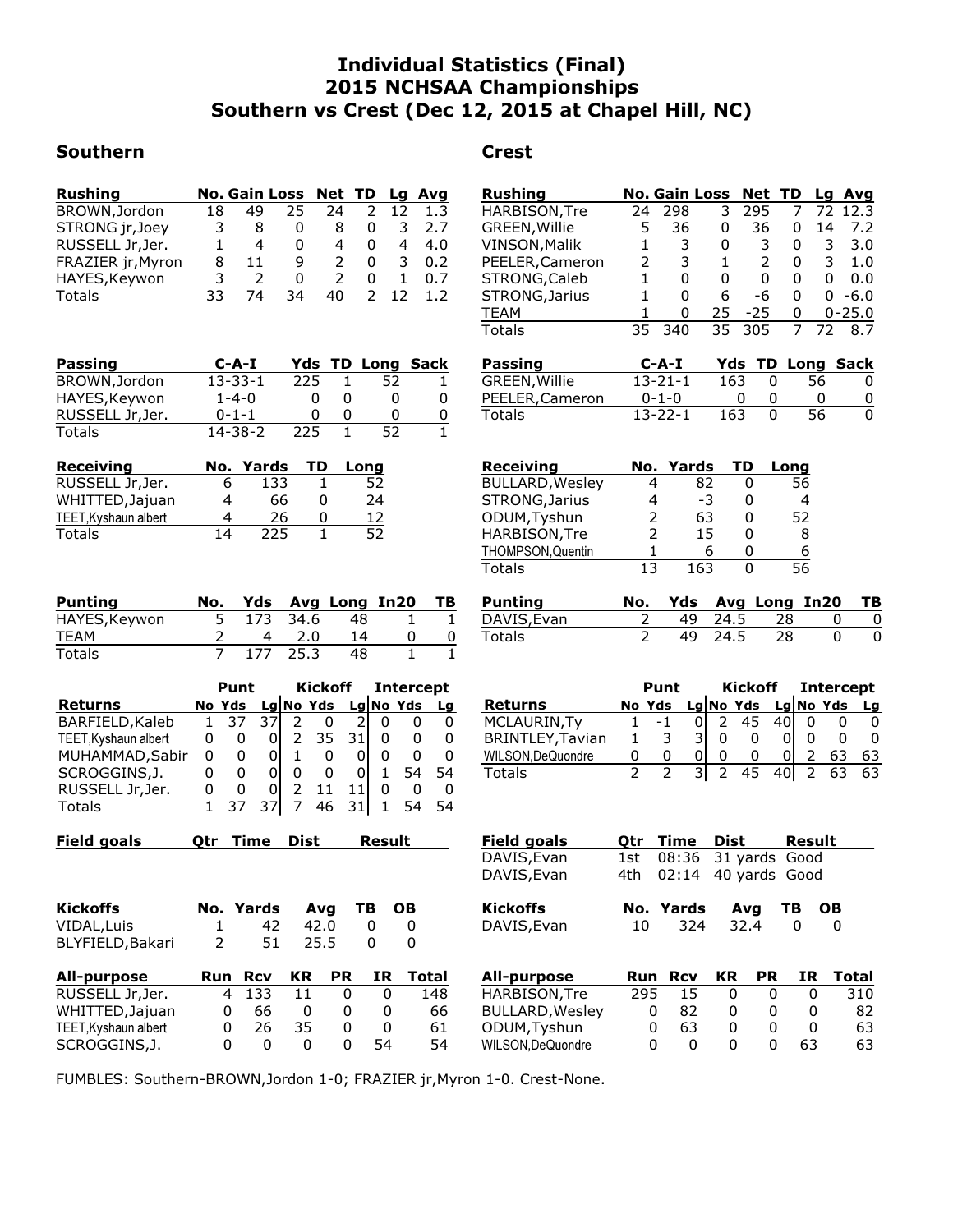### Defensive Statistics (Final) 2015 NCHSAA Championships Southern vs Crest (Dec 12, 2015 at Chapel Hill, NC)

| #           | Southern                         | Solo                 |                      |                      | <b>Ast Total Sacks-Yds</b>               | <b>TFL-Yds</b>               |                                |                          | FF FR-Yds Int-Yds BrUp   |                          | <b>Blks QBH</b>          |                |
|-------------|----------------------------------|----------------------|----------------------|----------------------|------------------------------------------|------------------------------|--------------------------------|--------------------------|--------------------------|--------------------------|--------------------------|----------------|
|             | 43 HOLDING, Roosevelt            | 4                    | 3                    | 7                    |                                          |                              |                                |                          |                          |                          |                          |                |
|             | 15 COOPER, Montrel               | $\overline{2}$       | 5                    | 7                    | $\frac{1}{2}$                            | $\overline{a}$               |                                |                          |                          |                          |                          |                |
| 6           | MUHAMMAD, Sabir                  | 5                    | 0                    | 5                    | $\blacksquare$                           | $1.0 - 7$                    | $\overline{\phantom{a}}$       | $\overline{\phantom{a}}$ | $\overline{\phantom{0}}$ | $\overline{\phantom{0}}$ | ÷.                       |                |
|             | 25 SCROGGINS, J.                 | 5                    | $\mathbf 0$          | 5                    |                                          | $1.0 - 6$                    |                                |                          | $1 - 54$                 |                          |                          |                |
|             | 2 TEET, Kyshaun albert           | 4                    | 0                    | 4                    | $\blacksquare$                           |                              | $\blacksquare$                 | $\blacksquare$           |                          | $\overline{a}$           | $\overline{\phantom{0}}$ |                |
|             | 90 JENNETTE, Ezekiel             | 3                    | $\mathbf{1}$         | $\overline{4}$       |                                          | $1.5 - 2$                    | $\overline{\phantom{a}}$       |                          |                          |                          |                          |                |
| 8           | AMEY, Jaekwon                    | 3                    | 0                    | 3                    | $\overline{\phantom{a}}$                 | $\blacksquare$               | $\blacksquare$                 | $\overline{\phantom{a}}$ |                          | $\overline{\phantom{0}}$ | $\overline{\phantom{0}}$ |                |
| 1           | BARFIELD, Kaleb                  | 3                    | $\mathbf 0$          | 3                    |                                          | $1.0 - 2$                    |                                |                          |                          | $\mathbf{1}$             |                          |                |
|             | 23 SHEMAR, Brandon               | 2                    | 1                    | 3                    | $\overline{a}$                           |                              | $\blacksquare$                 | $\overline{a}$           | ٠                        | $\overline{a}$           | $\sim$                   |                |
|             | 12 HAYES, Keywon                 | $\mathbf{1}$         | $\mathbf{1}$         | $\overline{2}$       |                                          |                              |                                |                          |                          |                          |                          |                |
|             | 53 HALL, Tykeim                  | 1                    | 1                    | $\overline{2}$       | $\blacksquare$                           | $1.5 - 2$                    | $\overline{\phantom{a}}$       | $\blacksquare$           | $\overline{\phantom{0}}$ | $\overline{\phantom{0}}$ | $\blacksquare$           |                |
|             | 50 PURVIS, Andre                 | $\mathbf{1}$         | $\mathbf{0}$         | $\mathbf{1}$         | $\blacksquare$                           |                              | $\blacksquare$                 |                          |                          | $\overline{a}$           | $\overline{a}$           |                |
|             | 10 BROWN, Jordon                 | $\mathbf{1}$         | 0                    | 1                    | $\blacksquare$                           | $\overline{a}$               | $\overline{\phantom{a}}$       | $\overline{a}$           | $\blacksquare$           | $\overline{\phantom{0}}$ | $\sim$                   |                |
|             | 22 BEAUFORD, Taronald            | $\mathbf{1}$         | $\mathbf 0$          | $\mathbf{1}$         |                                          |                              |                                |                          |                          |                          |                          |                |
|             | 55 FULLER, Bobby                 | 0                    | $\mathbf{1}$         | $\mathbf{1}$         |                                          |                              |                                |                          |                          |                          |                          |                |
|             | 65 ROSS, Jason                   | 0                    | $\mathbf{1}$         | $\mathbf{1}$         |                                          |                              |                                |                          |                          | $\overline{\phantom{0}}$ |                          |                |
|             | 18 BURRUS, Tyriq                 | 0                    | 0                    | $\mathbf 0$          |                                          |                              |                                |                          |                          | $\overline{a}$           | $\blacksquare$           | 1              |
|             | 48 ROUSE, Mahari                 | 0                    | $\Omega$             | $\mathbf{0}$         |                                          |                              |                                |                          |                          |                          |                          | $\mathbf 1$    |
|             | <b>Totals</b>                    | 36                   | 14                   | $\overline{50}$      | $0.0 - 0$                                | $6.0 - 19$                   | $\mathbf 0$                    | $0 - 0$                  | $1 - 54$                 | 1                        | $\Omega$                 | $\overline{2}$ |
|             |                                  |                      |                      |                      |                                          |                              |                                |                          |                          |                          |                          |                |
|             | # Crest<br>35 FOSTER, Justin     | Solo<br>8            | 2                    | 10                   | <b>Ast Total Sacks-Yds</b><br>$1.0 - 14$ | <b>TFL-Yds</b><br>$2.0 - 15$ | FF.                            |                          | FR-Yds Int-Yds BrUp      | 1                        | <b>Blks QBH</b>          | 2              |
|             |                                  | $\overline{4}$       |                      |                      |                                          |                              |                                |                          |                          |                          |                          |                |
|             | 90 WILLIS, Chris<br>58 WHITE, Cj |                      | 3                    | $\overline{7}$       |                                          | $1.0 - 2$<br>$1.5 - 4$       | $\mathbf{1}$<br>$\blacksquare$ |                          |                          |                          | $\mathbf{1}$             |                |
|             |                                  | 2                    | 3                    | 5                    | $\overline{\phantom{a}}$                 |                              |                                |                          | $\overline{\phantom{0}}$ |                          |                          |                |
|             |                                  |                      |                      |                      |                                          |                              |                                |                          |                          |                          |                          |                |
|             | 22 WILSON, DeQuondre             | 4                    | $\overline{0}$       | 4                    | $\overline{\phantom{a}}$                 | $\frac{1}{2}$                | $\overline{\phantom{a}}$       | $\equiv$                 | $2 - 63$                 | $\mathbf{1}$             |                          |                |
|             | 37 FOSTER, Jabbarri              | 4                    | $\mathbf 0$          | 4                    | $\overline{\phantom{a}}$                 | $\blacksquare$               | $\blacksquare$                 | ÷                        |                          | $\blacksquare$           | $\sim$                   |                |
|             | 32 BRINTLEY, Tavian              | 3                    | $\mathbf{1}$         | $\overline{4}$       |                                          | $1.0 - 2$                    |                                |                          |                          | $\mathbf{1}$             |                          | $\mathbf 1$    |
|             | 26 RAMSEUR, Aaron                | 2                    | 1                    | 3                    | $\blacksquare$                           | $0.5 - 1$                    | $\overline{a}$                 | $\blacksquare$           |                          | $\overline{a}$           | $\overline{\phantom{0}}$ |                |
|             | 33 HOPPER, Malik                 | $\overline{2}$       | $\mathbf{1}$         | 3                    |                                          |                              | $\overline{\phantom{0}}$       |                          |                          |                          | $\overline{\phantom{0}}$ |                |
|             | 10 MCLAURIN, Ty                  | 2                    | $\mathbf{1}$         | 3                    | $\blacksquare$                           |                              | $\overline{a}$                 |                          | L.                       | $\blacksquare$           | $\overline{\phantom{a}}$ |                |
|             | 4 MCCLUNEY, Mj                   | $\mathbf{1}$         | $\mathbf{1}$         | $\overline{2}$       |                                          |                              | $\overline{a}$                 |                          |                          | $\mathbf{1}$             |                          |                |
|             | 70 McCLAIN, Devyon               | 1                    | 1                    | $\overline{2}$       | $\blacksquare$                           | -                            | $\blacksquare$                 | $\blacksquare$           | $\overline{\phantom{0}}$ | $\blacksquare$           | $\blacksquare$           |                |
| $7^{\circ}$ | GREEN, Willie                    | $\mathbf{1}$         | $\overline{0}$       | $\mathbf{1}$         |                                          |                              |                                |                          |                          |                          |                          |                |
|             | 41 EAKER, Andy                   | $\mathbf{1}$         | 0                    | $\mathbf{1}$         | $\overline{a}$                           |                              |                                |                          |                          |                          | $\sim$                   |                |
|             | 24 WILLIAMS, Quante              | $\mathbf{1}$         | $\mathbf{0}$         | $\mathbf{1}$         |                                          |                              |                                |                          |                          |                          |                          |                |
|             | 45 SURRATT, Nick                 | 1                    | 0                    | 1                    | $\blacksquare$                           |                              | $\blacksquare$                 |                          | ÷                        | $\blacksquare$           | ÷.                       |                |
|             | 20 GETER, Jolly                  | $\mathbf{1}$         | $\mathbf{0}$         | $\mathbf{1}$         |                                          |                              | $\overline{\phantom{a}}$       |                          |                          | $\overline{\phantom{0}}$ |                          |                |
|             | 52 PONDER, Avery                 | 1                    | 0                    | 1                    | $\blacksquare$                           | Ξ.                           | $\qquad \qquad \blacksquare$   | $\blacksquare$           | $\overline{\phantom{0}}$ | $\overline{a}$           | $\blacksquare$           |                |
|             | 5 RAMSEUR, Tyriek                | $\mathbf{1}$         | $\mathbf{0}$         | $\mathbf{1}$         |                                          |                              |                                |                          |                          |                          |                          |                |
|             | 40 HOGUE, Daniel                 | 0                    | $\mathbf{1}$         | 1                    |                                          |                              |                                |                          |                          |                          |                          |                |
|             | 54 FEWELL, Torben                | 0                    | $\mathbf{1}$         | $\mathbf 1$          |                                          |                              |                                |                          |                          | $\overline{a}$           |                          |                |
|             | T TEAM<br>Totals                 | 0<br>$\overline{40}$ | 0<br>$\overline{16}$ | 0<br>$\overline{56}$ | $1.0 - 14$                               | $6.0 - 24$                   | $\overline{1}$                 | $0 - 0$                  | $2 - 63$                 | 4                        | 1<br>$\overline{2}$      | 3              |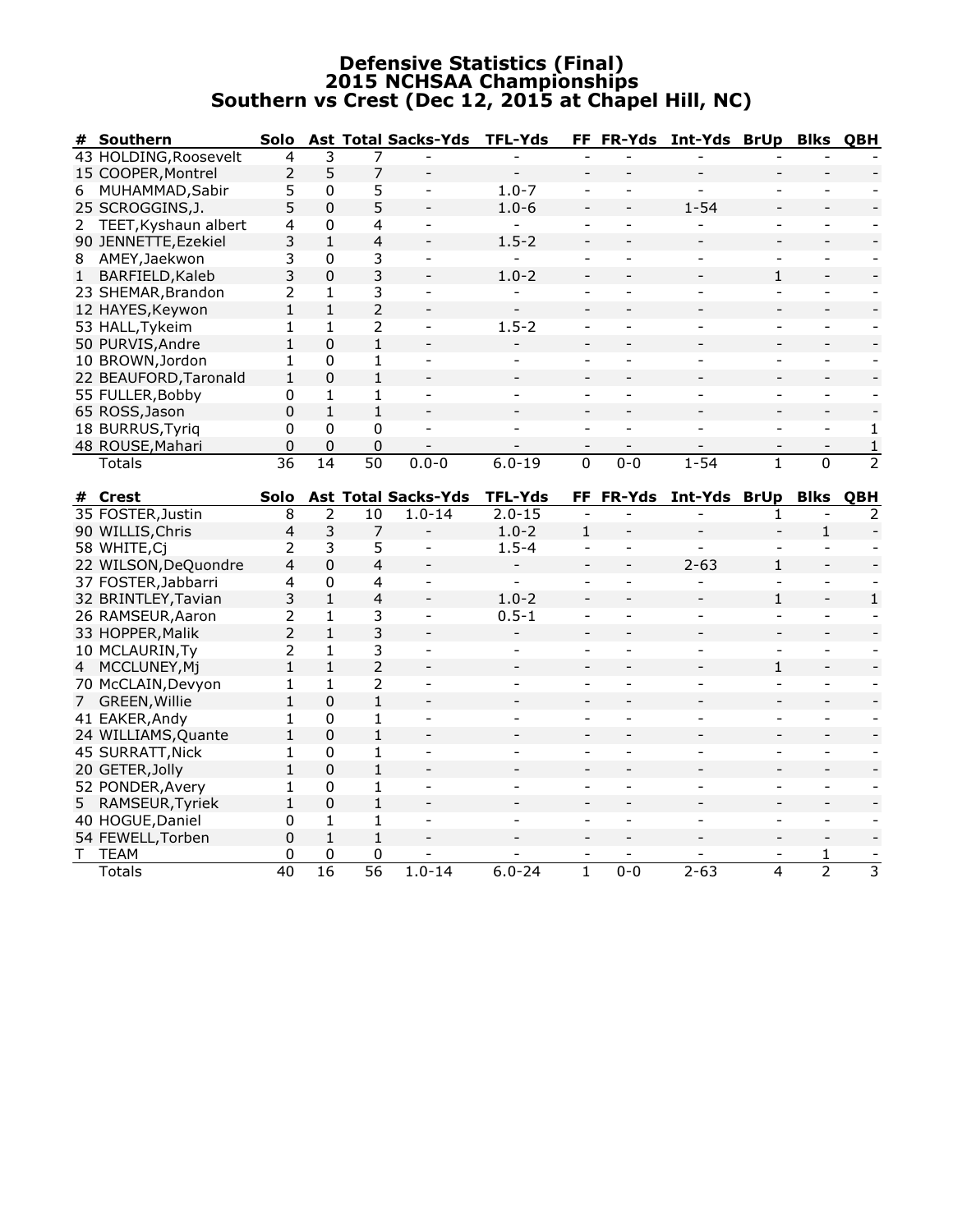# Drive Chart (By Team) (Final) 2015 NCHSAA Championships Southern vs Crest (Dec 12, 2015 at Chapel Hill, NC)

|            |     |                 | <b>Drive Started</b> |                 |                 | <b>Drive Ended</b> | <b>Consumed</b> |                                               |            |
|------------|-----|-----------------|----------------------|-----------------|-----------------|--------------------|-----------------|-----------------------------------------------|------------|
| Team       | Qtr | <b>Spot</b>     | Time                 | <b>Obtained</b> | Spot            | Time               | <b>How lost</b> | Yds<br>PI<br>$\blacksquare$                   | <b>TOP</b> |
| <b>SHS</b> | 1st | S04             | 12:00                | Kickoff         | S06             | 10:11              | Punt            | 3<br>$-2$                                     | 1:49       |
| <b>SHS</b> |     | S40             | 08:30                | Kickoff         | C <sub>00</sub> | 04:48              | *TOUCHDOWN      | 12<br>$-60$                                   | $3:42$ .   |
| <b>SHS</b> |     | S38             | 03:06                | Kickoff         | C30             | 00:45              | Punt            | 6<br>- 32                                     | 2:21       |
| <b>SHS</b> | 2nd | <b>S33</b>      | 09:08                | Kickoff         | <b>S34</b>      | 07:30              | Punt            | $3 - 1$                                       | 1:38       |
| <b>SHS</b> |     | S <sub>23</sub> | 07:17                | Kickoff         | C <sub>27</sub> | 05:59              | Downs           | 50<br>6<br>$\sim$                             | 1:18       |
| <b>SHS</b> |     | C15             | 03:42                | Punt            | C13             | 02:53              | Interception    | $3 - 2$                                       | 0:49       |
| <b>SHS</b> |     | C40             | 01:30                | Kickoff         | C00             | 00:04              | *TOUCHDOWN      | 8<br>$-40$                                    | $1:26$ .   |
| <b>SHS</b> | 3rd | lS33            | 11:03                | Punt            | lS34            | 09:32              | Punt            | $3 - 1$                                       | 1:31       |
| <b>SHS</b> |     | S26             | 04:26                | Kickoff         | S <sub>26</sub> | 03:27              | Punt            | 3.<br>- 0                                     | 0:59       |
| <b>SHS</b> |     | S31             | 02:57                | Kickoff         | S31             | 02:36              | Punt            | $3 - 0$                                       | 0:21       |
| <b>SHS</b> |     | C <sub>01</sub> | 01:31                | Interception    | IC00            | 01:27              | *TOUCHDOWN      | 1<br>$\mathbf{1}$<br>$\overline{\phantom{a}}$ | $0:04$ .   |
| <b>SHS</b> |     | C49             | 01:20                | Kickoff         | C14             | 10:42              | Interception    | $-35$<br>11                                   | 2:38       |
| <b>SHS</b> | 4th | S30             | 05:43                | <b>Kickoff</b>  | S35             | 04:29              | Punt            | 3<br>- 5                                      | 1:14       |
| <b>SHS</b> |     | <b>S37</b>      | 02:12                | Kickoff         | C42             | 00:00              | End of half     | $6 - 21$                                      | 2:12       |

|                        | 1st     | 2nd     | 3rd     | 4th     | 1st             | 2nd     |          |
|------------------------|---------|---------|---------|---------|-----------------|---------|----------|
| <b>Southern</b>        | Otr     | Otr     | Otr     | Otr     | Half            | Half    | Total    |
| Time of possession     | 07:58   | 05:21   | 04:27   | 04:48   | 13:19           | 09:15   | 22:34    |
| 3rd down conversions   | $5 - 7$ | 1-4     | $0 - 4$ | $1 - 4$ | $6 - 11$        | 1-8     | $7 - 19$ |
| Average field position | S27     | S50     | S48     | S33     | S <sub>40</sub> | S43     | S42      |
| 4th down conversions   | $0 - 0$ | $0 - 1$ | $1 - 1$ | $1 - 2$ | $0 - 1$         | $2 - 3$ | $2 - 4$  |

|            |                 |                  | <b>Drive Started</b> |                 |                 | <b>Drive Ended</b> | Consumed        |                             |            |
|------------|-----------------|------------------|----------------------|-----------------|-----------------|--------------------|-----------------|-----------------------------|------------|
| Team       | Qtr             | Spot             | Time                 | <b>Obtained</b> | Spot            | Time               | <b>How lost</b> | Yds<br>PI<br>$\blacksquare$ | <b>TOP</b> |
| <b>CHS</b> | 1st             | <b>S20</b>       | 10:11                | Punt            | S14             | 08:36              | *FIELD GOAL     | $4 - 6$                     | 1:35.      |
| <b>CHS</b> |                 | <b>S37</b>       | 04:38                | Kickoff         | <b>S00</b>      | 03:06              | *TOUCHDOWN      | $3 - 37$                    | 1:32       |
| <b>CHS</b> |                 | C <sub>20</sub>  | 00:45                | Punt            | S00             | 09:08              | *TOUCHDOWN      | -80<br>11<br>$\sim$         | 3:37.      |
| <b>CHS</b> | 2 <sub>nd</sub> | C <sub>28</sub>  | 07:30                | Punt            | <b>S00</b>      | 07:20              | *TOUCHDOWN      | $1 - 72$                    | 0:10       |
| <b>CHS</b> |                 | C <sub>2</sub> 7 | 05:59                | Downs           | C <sub>31</sub> | 03:42              | Punt            | $3 - 4$                     | 2:17       |
| <b>CHS</b> |                 | S34              | 02:53                | Interception    | IS00            | 01:37              | *TOUCHDOWN      | $4 - 34$                    | 1:16       |
| <b>CHS</b> |                 | C <sub>32</sub>  | 00:00                | Kickoff         | C <sub>32</sub> | 00:00              | End of half     | 0<br>- 0                    | 0:00       |
| <b>CHS</b> | 3rd             | C42              | 11:58                | Kickoff         | C <sub>39</sub> | 11:03              | Punt            | 3<br>$-$ (3)                | 0:55       |
| <b>CHS</b> |                 | C18              | 09:32                | Punt            | <b>S00</b>      | 04:31              | *TOUCHDOWN      | 12<br>82<br>$\sim$          | 5:01       |
| <b>CHS</b> |                 | C43              | 03:27                | Punt            | SO <sub>0</sub> | 02:57              | *TOUCHDOWN      | $2 - 57$                    | 0:30       |
| <b>CHS</b> |                 | C45              | 02:36                | Punt            | C47             | 01:31              | Interception    | $-2$<br>3.                  | 1:05       |
| <b>CHS</b> | 4th             | C <sub>20</sub>  | 10:42                | Interception    | <b>S00</b>      | 05:45              | *TOUCHDOWN      | $9 -$<br>80                 | 4:57       |
| <b>CHS</b> |                 | S <sub>25</sub>  | 04:29                | Punt            | S23             | 02:14              | *FIELD GOAL     | $4 - 2$                     | 2:15.      |

|                        | 1st     | 2nd     | 3rd     | 4th     | 1st     | 2nd   |          |
|------------------------|---------|---------|---------|---------|---------|-------|----------|
| Crest                  | Otr     | Otr     | Otr     | Otr     | Half    | Half  | Total    |
| Time of possession     | 04:02   | 06:39   | 07:33   | 07:12   | 10:41   | 14:45 | 25:26    |
| 3rd down conversions   | $1 - 2$ | $3 - 5$ | $1 - 3$ | $0 - 1$ | $4 - 7$ | 1-4   | $5 - 11$ |
| Average field position | S46     | C38     | C37     | C47     | C45     | C40   | C43      |
| 4th down conversions   | $0 - 0$ | $1 - 1$ | $0 - 0$ | $0 - 0$ | $1 - 1$ | ი-ი   | $1 - 1$  |